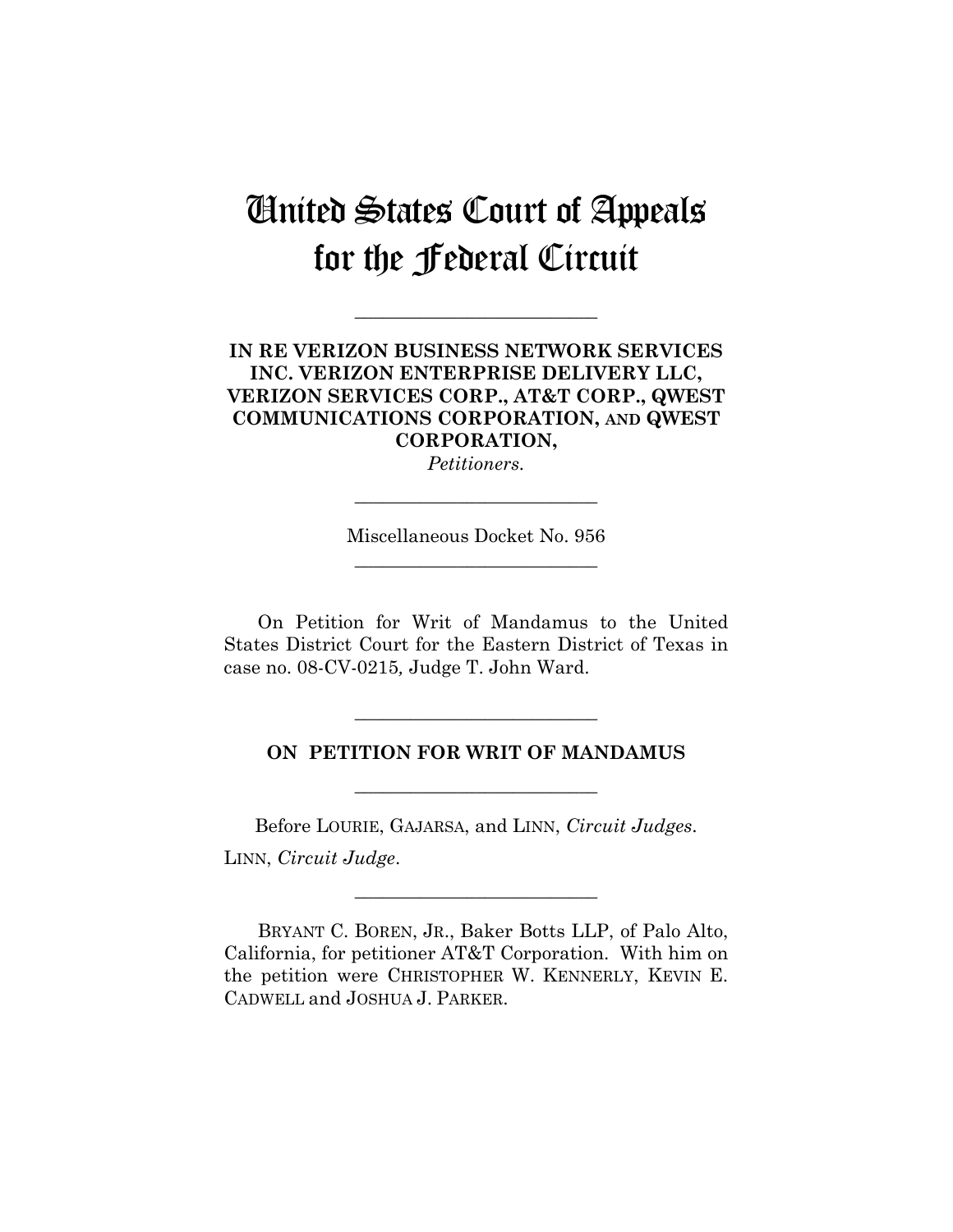BRIAN D. ROCHE, Reed Smith LLP, of Chicago, Illinois, for petitioners Qwest Communications Corporation, et al. With him on the petition was DOYLE B. JOHNSON.

GEOFFREY P. EATON, Winston & Strawn LLP, of Washington, DC, for petitioners Verizon Business Network Services Inc., et al. With him on the petition were CHARLES B. MOLSTER, III, PETER C. MCCABE, III and KURT A. MATHAS. Of counsel were JOHN THORNE, Verizon Corporation Resources Group LLC, of Arlington, Virginia; and LEONARD C. SUCHYTA and CAREN K. KHOO, of Basking Ridge, New Jersey.

DOUGLAS A. CAWLEY, McKool Smith, P.C., of Dallas, Texas, for respondent Red River Fiber Optic Corporation. With him on the response were DAVID SOCHIA, CHRISTOPHER T. BOVENKAMP and STEVEN CALLAHAN.

## **O R D E R**

Section 1404(a) of Title 28 of the United States Code authorizes a change of venue from one district court to another "[f]or the convenience of parties and witnesses, in the interest of justice." The principal question in this petition for a writ of mandamus is whether the trial court could plausibly justify denying transfer to a far more convenient venue based solely on its previous handling of a lawsuit involving the same patent that settled more than five years before this suit was filed. Because we cannot discern a supportable basis for that conclusion, we grant the petition.

I.

This petition arises out of a patent infringement suit against the six petitioner-defendants, Verizon Services Corp., Verizon Business Network Services Inc., Verizon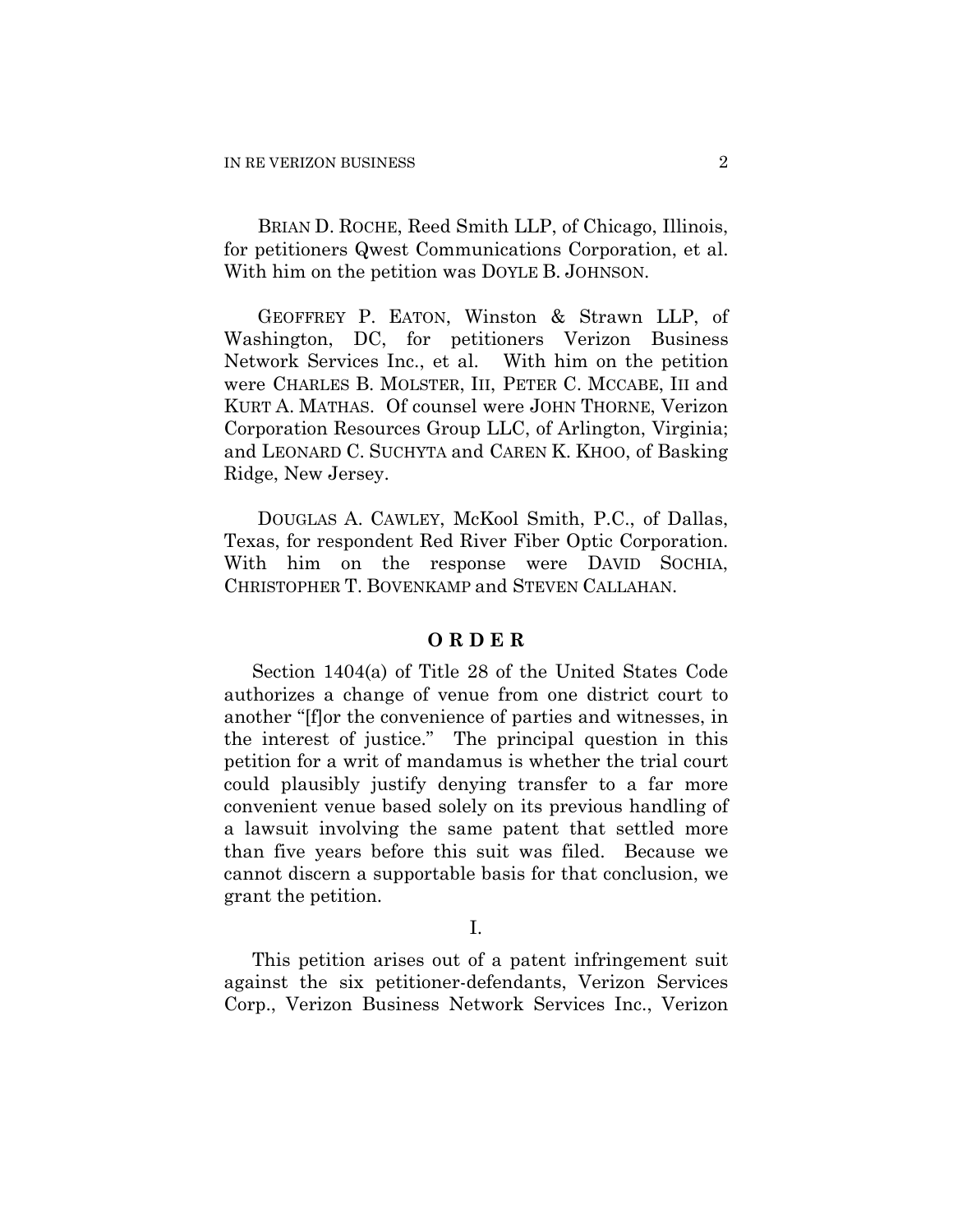Enterprise Delivery LLC, AT&T Corp., Qwest Corporation, and Qwest Communications Corporation, brought by the respondent-plaintiff, Red River Fiber Optic Corporation. Red River's complaint asserts that the defendants' end-to-end fiber optic transmission systems infringe U.S. Patent No. 5,555,478, entitled "Fiber optic information transmission system."

Red River brought this suit in the Eastern District of Texas. Although Red River is operated from Oklahoma, it incorporated under the laws of Texas and asserts that its principal place of business is now in Marshall, Texas. According to Red River, it is "a Texas corporation that exists to improve the state of technology by licensing [its patent]." *Respondent's Opp'n* at 8.

The petitioners moved to transfer this case to the Northern District of Texas, Dallas Division, approximately 150 miles away. The motion was initially denied by a Magistrate Judge. In his decision, the Magistrate agreed with the petitioners that the Northern District of Texas, Dallas Division would likely be more convenient for the parties and the witnesses. He further noted that a number of party witnesses resided within 100 miles of Dallas and no witness resided within 100 miles of Marshall, Texas. However, the Magistrate held that judicial economy favored maintaining this suit in Marshall, Texas. The Magistrate noted that the court had previously handled a lawsuit involving the same patent and had construed 25 of the patent's terms. That previous suit settled in 2003.

The petitioners sought review of that order with the district court, contending that the length of time between the two cases and the more recent reexamination warranted a result contrary to the Magistrate's decision. The district court agreed with the Magistrate. The court noted that despite the reexamination, "there would be an overlap of issues for claim construction allowing the Court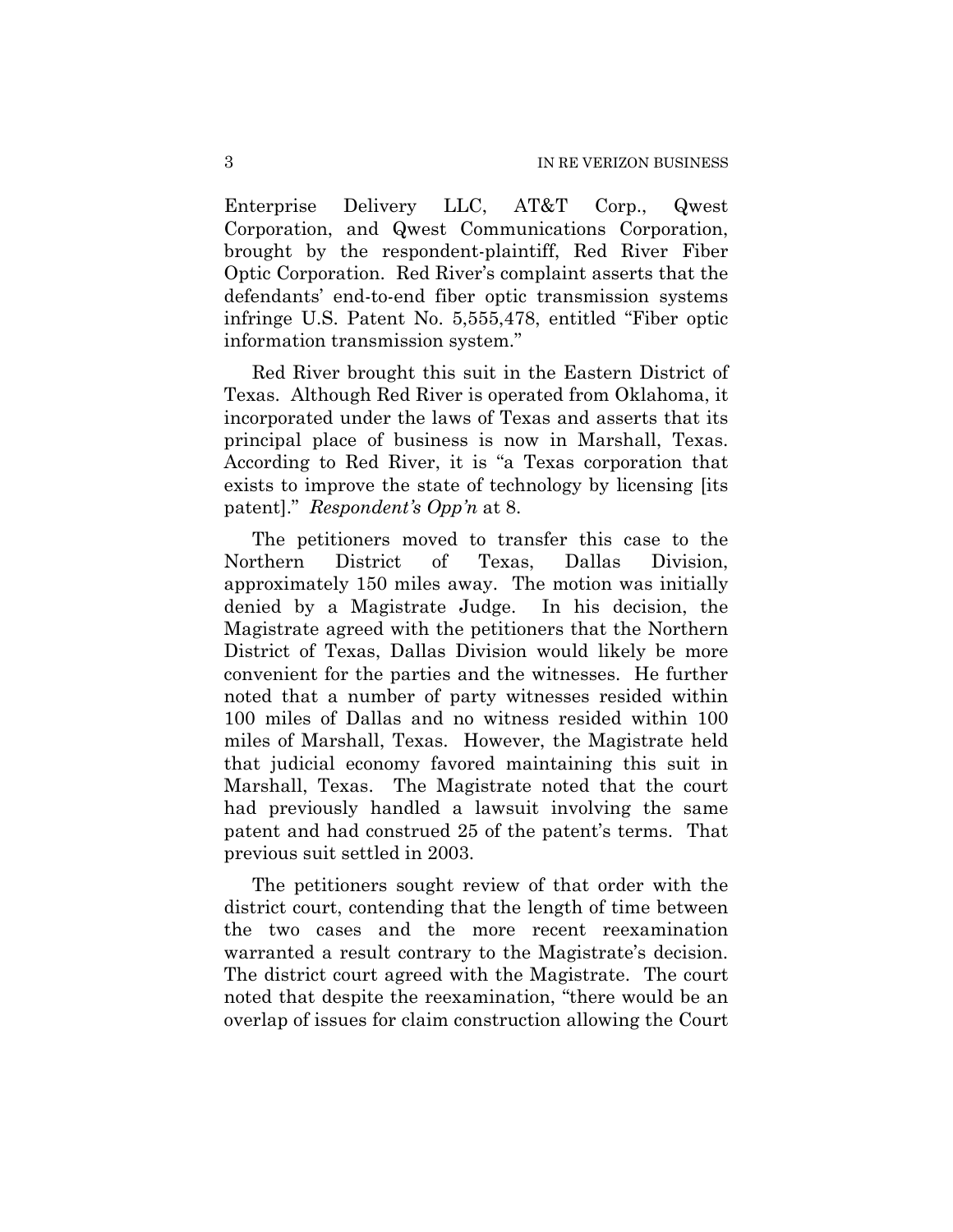to take advantage of the built-in efficiencies that result from having the same Court hearing related cases." *Red River Fiber Optic Corp. v. Verizon Servs. Corp.*, 08-CV-0215, slip op. at 2 (E.D. Tex. Aug. 3, 2010). The court further noted that transferring the case now would not only waste those built-in efficiencies but in addition "the past two years of litigation before this Court will have to be duplicated." *Id*.

II.

A motion to transfer under § 1404(a) calls upon the trial court to weigh a number of case-specific factors based on the individualized facts on record. *See Stewart Org., Inc. v. Ricoh Corp.*, 487 U.S. 22, 29 (1988). Although a trial court has great discretion in these matters, mandamus may issue when the trial court's application of those factors creates a patently erroneous result. *In re Volkswagen of Am., Inc.*, 545 F.3d 304, 310 (5th Cir. 2008) (en banc); *see also In re TS Tech USA Corp.*, 551 F.3d 1315, 1318-19 (Fed. Cir. 2008).

In *Volkswagen*, the Fifth Circuit sitting en banc granted mandamus and determined that a significant number of witnesses and parties were located within 100 miles of the Dallas Division and could be deposed and testify without significant travel or expense, while no witness or party was located within the Marshall Division. 545 F.3d at 316-17. The Fifth Circuit held that the trial court's denial of transfer was patently erroneous, in part because every witness would be required to expend significant time and cost to attend trial.

This case is in many respects analogous to *Volkswagen*. As in that case, there is a stark contrast in convenience and fairness with regard to the identified witnesses. It appears that many witnesses reside within 100 miles of the Dallas Division and would also be subject to the Northern District's subpoena powers. Meanwhile,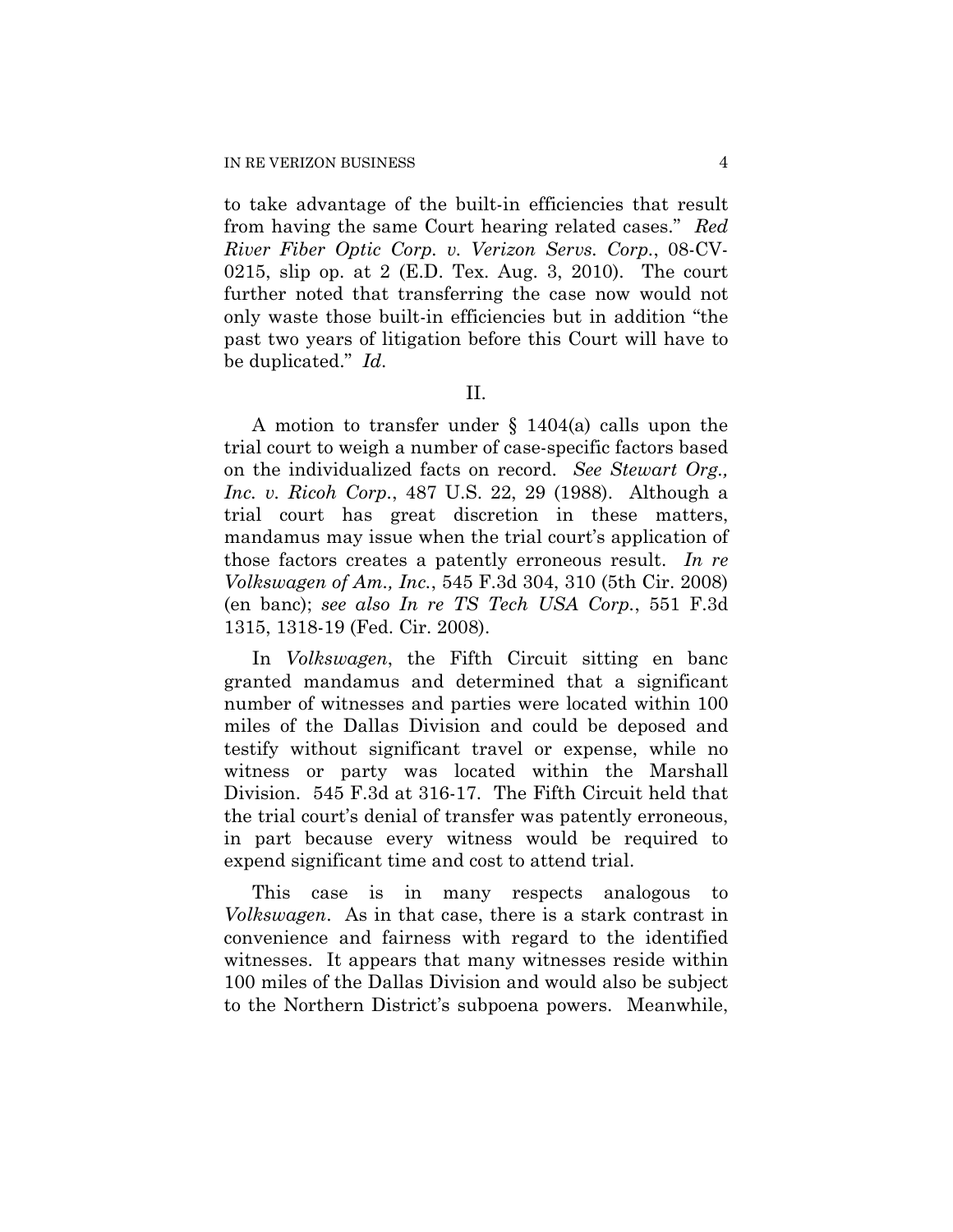it is undisputed that no witness resides within 100 miles of the Marshall Division. Thus, maintaining trial in the Marshall Division would require witnesses to undergo the cost, time, and expense of travel, which would be significantly reduced if this case was transferred to the Dallas Division.

Red River attempts to distinguish this case from *Volkswagen* on the grounds that it has a presence in the Eastern District of Texas and has maintained sources of proof in Marshall, Texas from its prior litigation in the Eastern District of Texas that settled in 2003. Red River itself, however, acknowledges that these documents are artifacts of its prior litigation and that it has no employees in its offices in the Eastern District of Texas. Red River alternatively suggests that perhaps Oklahoma, where its sole owner resides, should be considered its actual place of business. *See Respondent's Opp'n* at pg. 24, n.20 ("If this Court concludes that Red River's Marshall-based location and documents are not entitled to any weight, it should also conclude that Red River, for transfer purposes, is located in Oklahoma"). In any event, it is clear that trial in Dallas would be far more convenient.

Red River contends that despite the contrast in convenience between the venues, denial of transfer was nevertheless plausible. However, Red River's basis for that conclusion is the trial court's previous handling of a lawsuit involving the same patent that settled more than five years before this suit was filed. The Eastern District of Texas would have to relearn a considerable amount based on the lapse in time between the two suits and would likely have to familiarize itself with reexamination materials that were not part of the record during the previous suit.

To interpret  $\S$  1404(a) to hold that any prior suit involving the same patent can override a compelling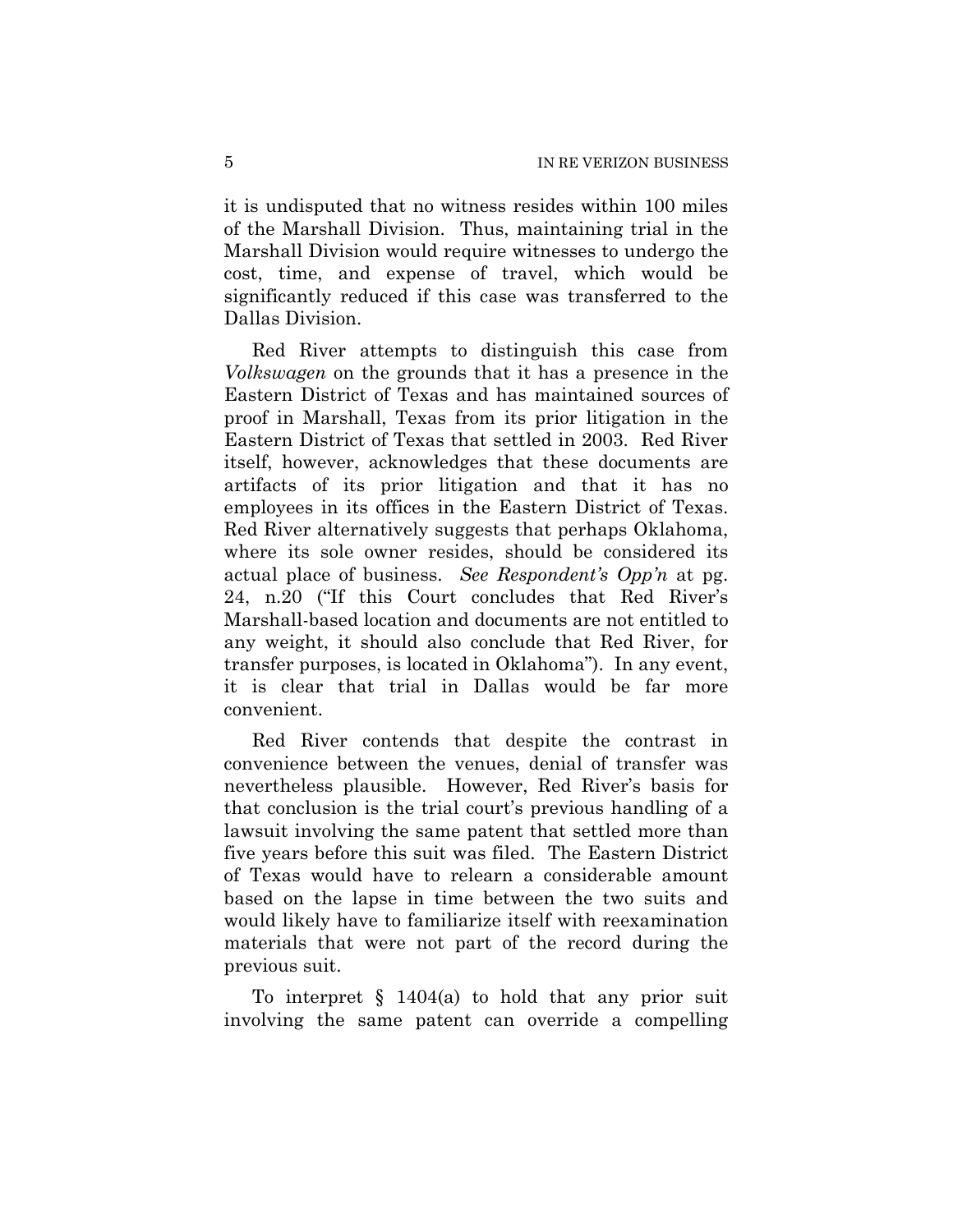showing of transfer would be inconsistent with the policies underlying § 1404(a). We recently advised against such ironclad rules in *In re Vistaprint Ltd*., 628 F.3d 1342, 1347, n.3 (Fed. Cir. 2010) and we heed that advice on these facts. In *Vistaprint*, we stated:

> Our holding today does not mean that, once a patent is litigated in a particular venue the patent owner will necessarily have a free pass to maintain all future litigation involving that patent in that venue. However, where, as here, the trial court performed a detailed analysis explaining that it is very familiar with the only asserted patent and the related technology, and where there is a co-pending litigation before the trial court involving the same patent-insuit, and pertaining to the same underlying technology and accusing similar services, we cannot say the trial court clearly abused its discretion in denying transfer.

*Id.* 

In *Vistaprint*, we denied mandamus to overturn a denial of transfer and determined that the district court properly considered both its previous experience construing claims of the patent at issue and co-pending litigation before the district court involving the same patent and underlying technology. In this case, there is no assertion that there is an additional pending lawsuit in the Eastern District involving the patent and technology. Absent that, we deem the Eastern District's previous claim construction in a case that settled more than five years before the filing of this lawsuit to be too tenuous a reason to support denial of transfer.

Accordingly,

IT IS ORDERED THAT: